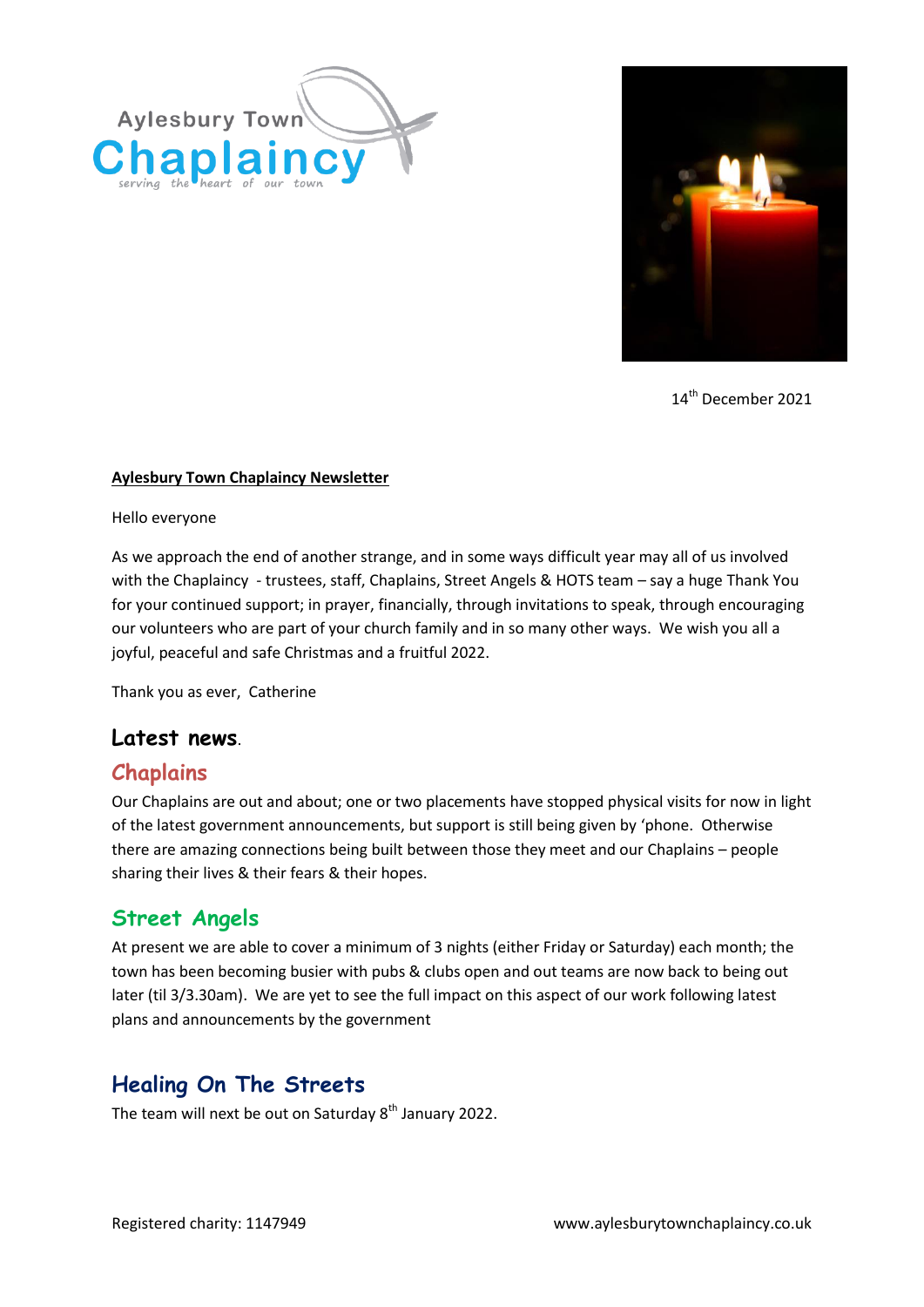### **Volunteers**

In all aspects of our work we find that we could do more if we were able to have more volunteers. Within your churches and your small groups please do pray for more volunteers for us. Please talk to those you know who are already volunteering with us and think about it this is something for you to find out more about.

## **Bank Account**

The process to transfer our account from HSBC to MetroBank has now completed. We are seeing donations coming through to the new account so all the necessary changes seem to have been made in the background. However, if you notice any issues please do get in touch.

## **Staff News**

We will be taking a break between Christmas & New Year.

From 1<sup>st</sup> May 2020 our part-time staff have taken a reduced salary to reflect the reduction in some aspects of their work during this time

#### **FIND OUT MORE ABOUT THE CHAPLAINCY & JOIN IN…**

All our work is done from and on behalf of the churches of Aylesbury. It is an expression of our wish to be church 'out there', joining in with what God is doing out in our town, and can only continue where churches and church members join in.

**In prayer**: Become a prayer partner – contact the office. **By volunteering:** contact Mark or Catherine to find out more or see the website

**By becoming a Friend:** contact the office or see more details on our website

**Follow us on Twitter:** @AylesburySA



**Financially:** please get in touch via our office or the website or using the Golden Giving website <https://www.goldengiving.com/wall/aylesbury-town-chaplaincy>

**Listen:** Please let us know if you'd like us to speak at an event or meeting at your church.

How to contact us: Catherine Turnbull-Ross Mark Knight *Operations Manager Lead Chaplain & Street Angels co-ordinator* (Usual working days: Monday & Tuesday) (Usual working days: Tuesday & Wednesday) e: [office@aylesburytownchaplaincy.co.uk](mailto:office@aylesburytownchaplaincy.co.uk) e: [markkn@aylesburytownchaplaincy.co.uk](mailto:markkn@aylesburytownchaplaincy.co.uk) t: 01296 398110 w: [www.aylesburytownchaplaincy.co.uk](http://www.aylesburytownchaplaincy.co.uk/)

Trustees: David Finn, Colin Hartley, Andrew Henderson, Doug Zimmerman